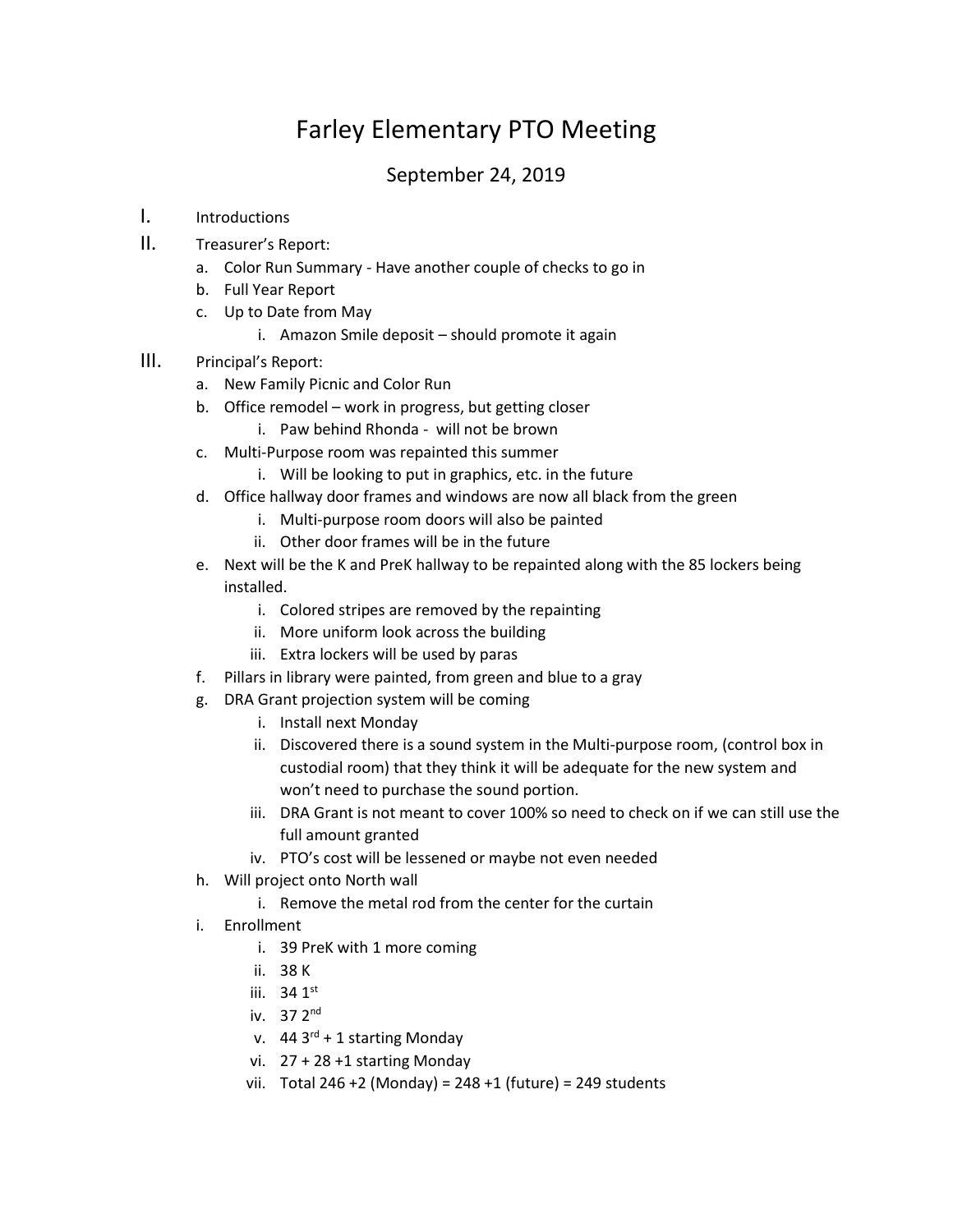- IV. New Family Picnic:
	- a. Changes? (Smaller attendance this year)
		- i. Popsicles at Open House maybe advertise more
		- ii. Need to set the date sooner
		- iii. Advertise it more maybe with the back to school and enrollment information
		- iv. Maybe not use DQ next year
			- 1. Can just do waters next year
			- 2. Lemonade ourselves
		- v. Plan on the Thursday after Labor Day
			- 1. Next year September 10– too late for next year
			- 2. Revisit after school calendar set
		- vi. Jessie sent out thank you's
- V. Officers:
	- a. Need volunteers for VP and Treasurer for 2019-2020
	- b. Send out in newsletter
- VI. Homecoming:
	- a. Theme Days: Connecting with the middle school but with tweaks if needed
	- b. Bus everyone to the parade Pick up at 12:45 with parade at 1:00
	- c. Same communication to families if parents want to pick up
	- d. Pep Rally will be on Wednesday that week students come here to lead
- VII. Book Fair:
	- a. Jill Doyle is in all elementary schools
		- i. In Farley on Monday
		- ii. She is willing to help with the book fair
			- 1. She reached out to Follett and Scholastic
			- 2. Her opinion is to try Follett
	- b. Have about \$500 from Scholastic left Jill will be purchasing books
	- c. Will be doing the Books for Bobcats again this year
	- d. Nancy Fett donated \$500 to each school in the district went to buying the Books for Bobcats in September
	- e. Activity Fund is used to purchase the remaining books and Scholastic's bonus points
	- f. Will not be doing the Victory Ford Reading logs
	- g. More important to provide access to books to the kids than keeping a log or calendar
	- h. Keep it in the Spring with conferences and go with Follett
		- i. February 25 and 27 conferences
		- ii. Talk to Jill and find out her expectations report back in Nov.
		- iii. Next time have teacher wish list and library wish list
- VIII. Parent Teacher Conferences
	- a. Dates: Nov.  $12^{th}$  and  $14^{th}$
	- b. Amanda Klaas will do the SignUpGenius for foods
		- i. Get her a list of the foods
		- ii. Push it out the week of Oct.  $21^{st}$
		- iii. Get pork instead of the beef enough for 25 sandwiches each night